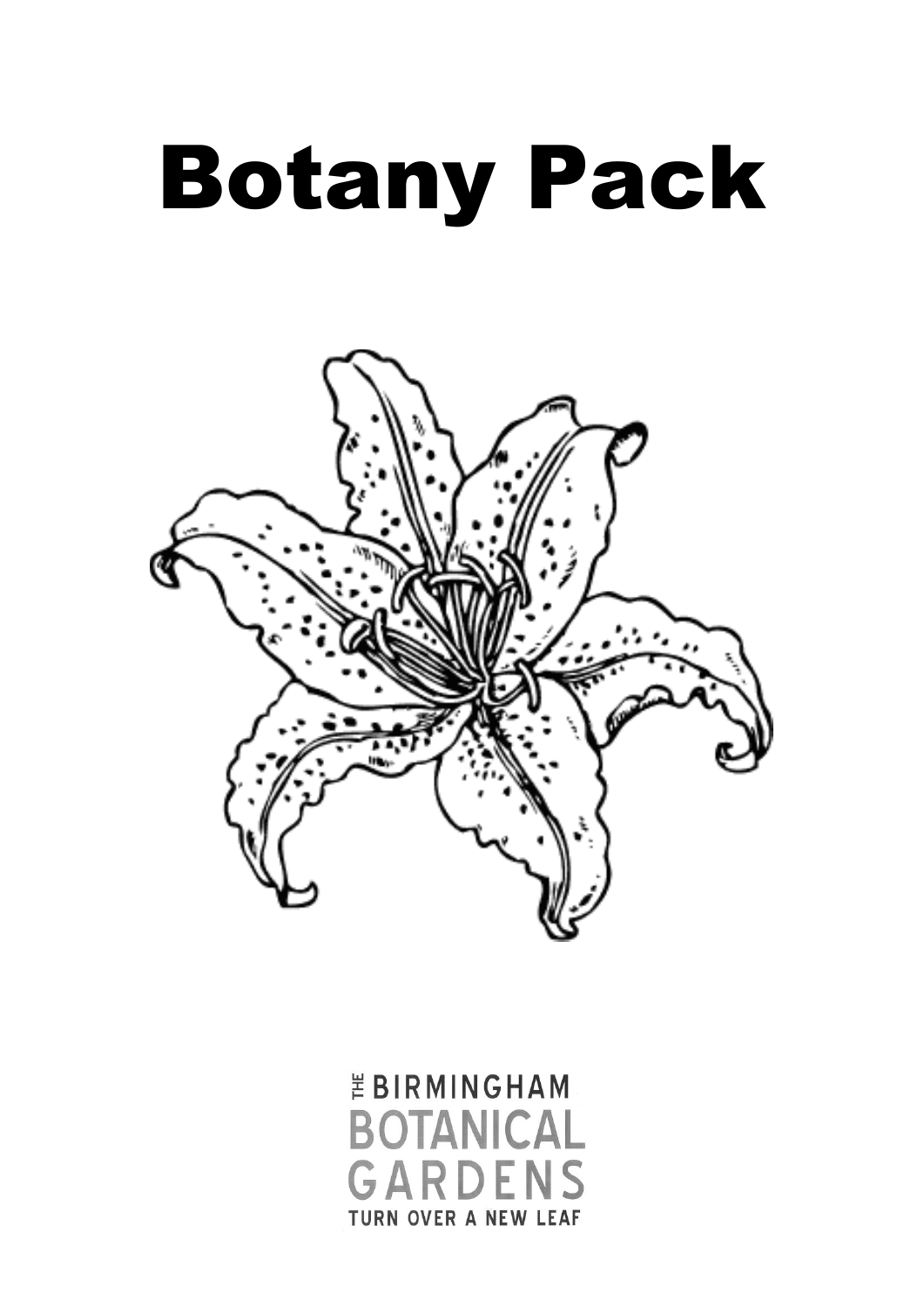# **Brief Descriptions of Activities**

### **Investigating Floral Structure**

A wide range of flowers are always on display in the glasshouses. Their structure can be investigated and recorded in a variety of ways:

- Observation through use of questions (Worksheet 1)  $\bullet$
- Drawing half a flower and labelling its structure (Worksheet 2)  $\bullet$
- Creating a plan of the flower as if viewed from above  $\bullet$ (Worksheet 3)
- Creating a simple floral formula (Worksheet 4 uses a simplified form of the recording system used by botanists)

### **Pollination Mechanisms**

An extension of this work is to look at a variety of ways in which plants are designed in order to attract different pollinators

- See 'A Guide to Pollinators' at the back of this booklet.
- Busy Bees: an investigation into which colour flowers bees prefer  $\bullet$ (Worksheets 5 and 5a)

### **Flower to Fruit**

Opportunities are always available for observation of the changes which occur after a flower has been pollinated and becomes a fruit.

(Worksheet 6)

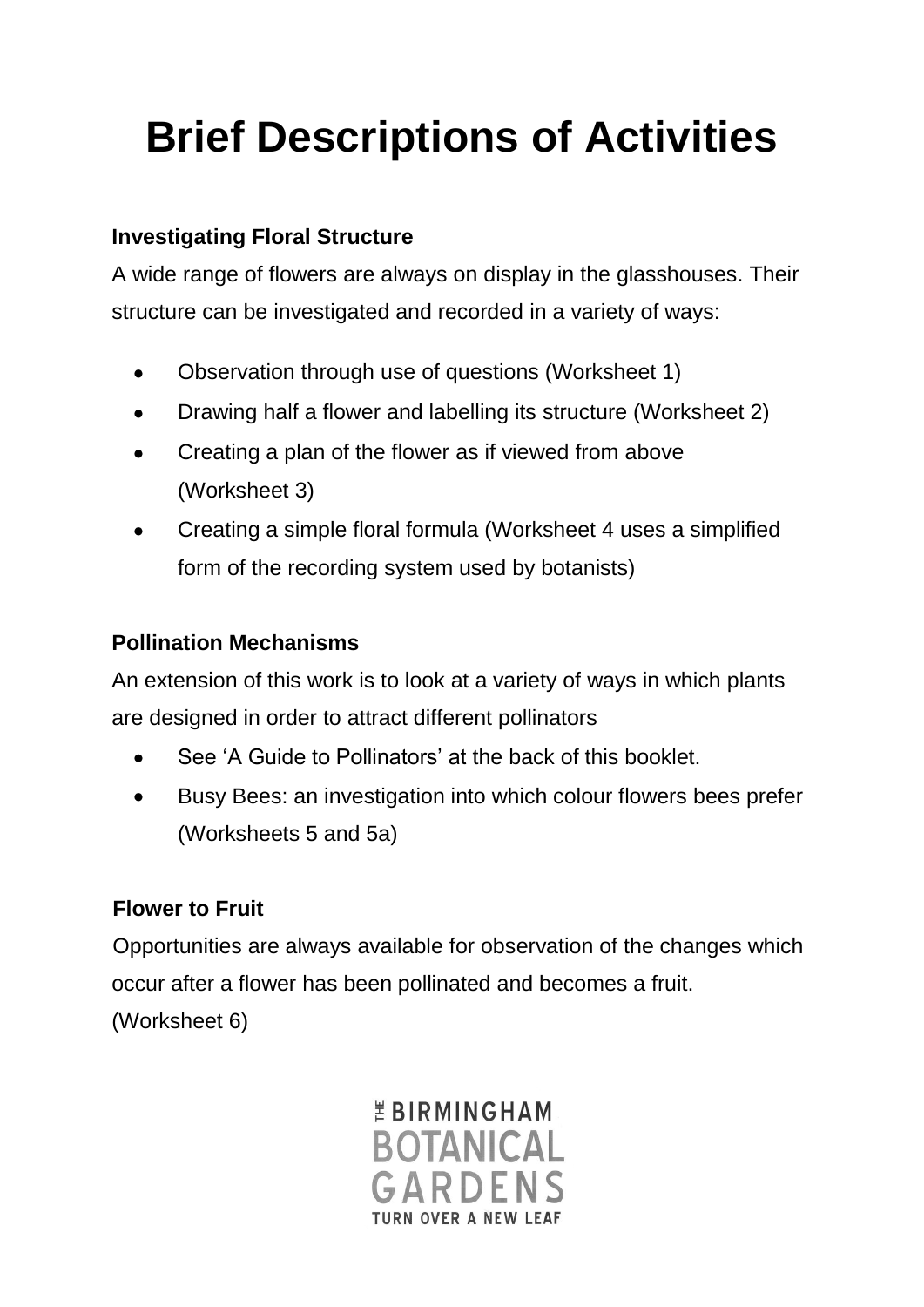Name:

*Worksheet 1*

# **Looking at Flowers**

Choose a flower from one of the glasshouses. Examine it carefully (using a hand lens if you have one) and try to answer the following questions:



TURN OVER A NEW LEAF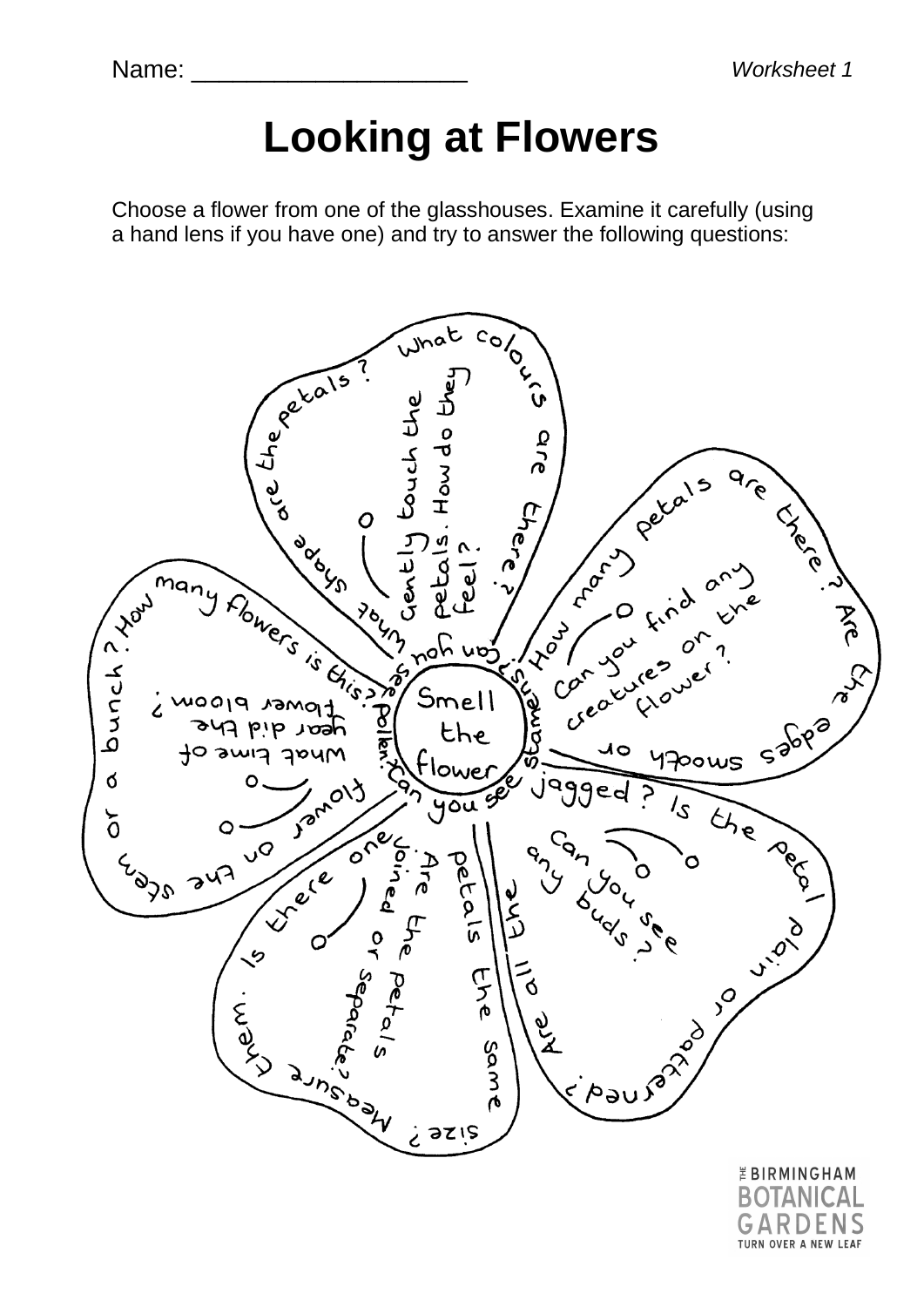

Choose 4 different flowers. Imagine you have cut each flower in line with the main stem to give a vertical section, and draw in the boxes: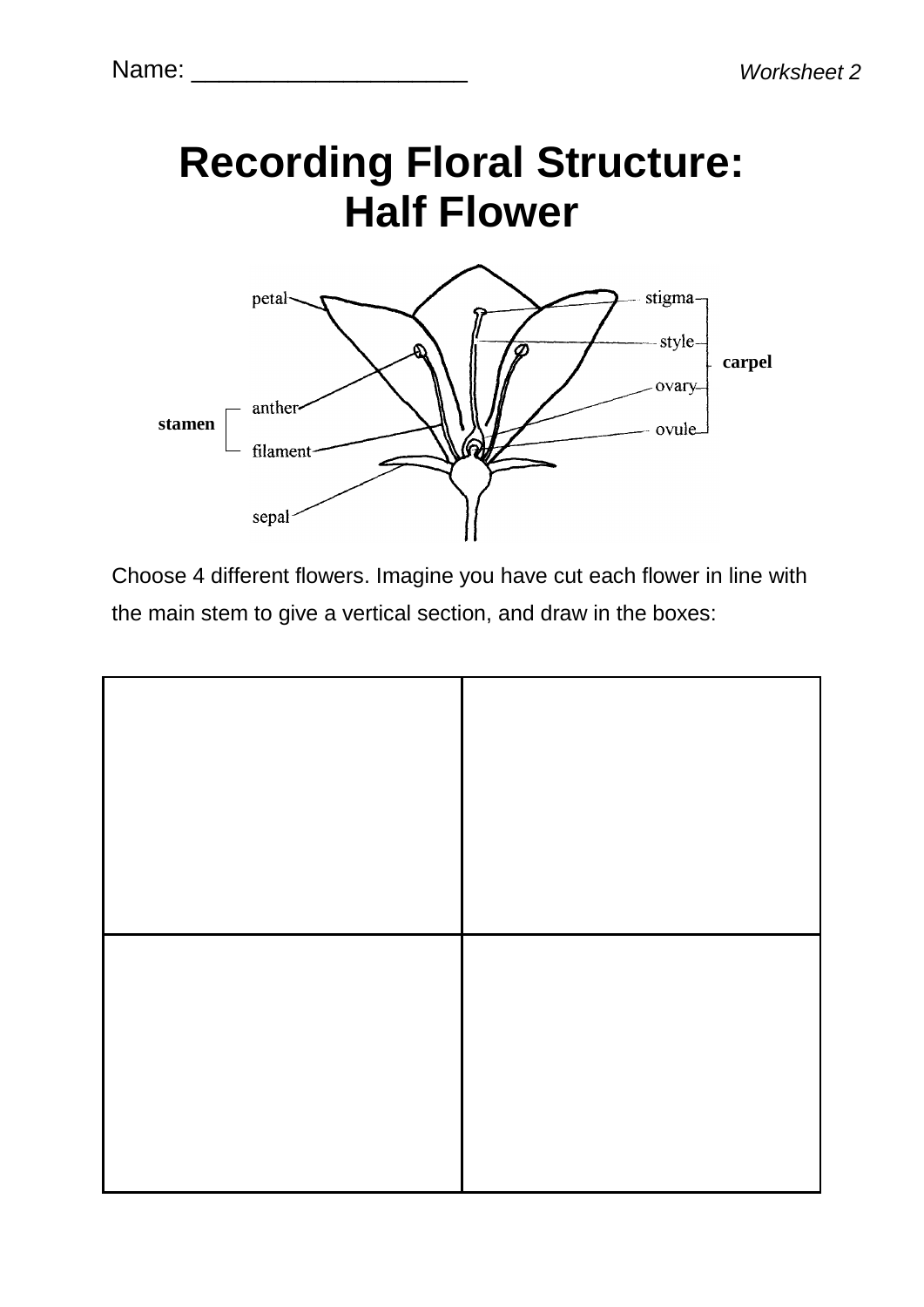# **Recording Floral Structure: Floral Diagram**



This shows a plan of the flower when looked at from above. Choose 4 different flowers then draw and label them from this angle.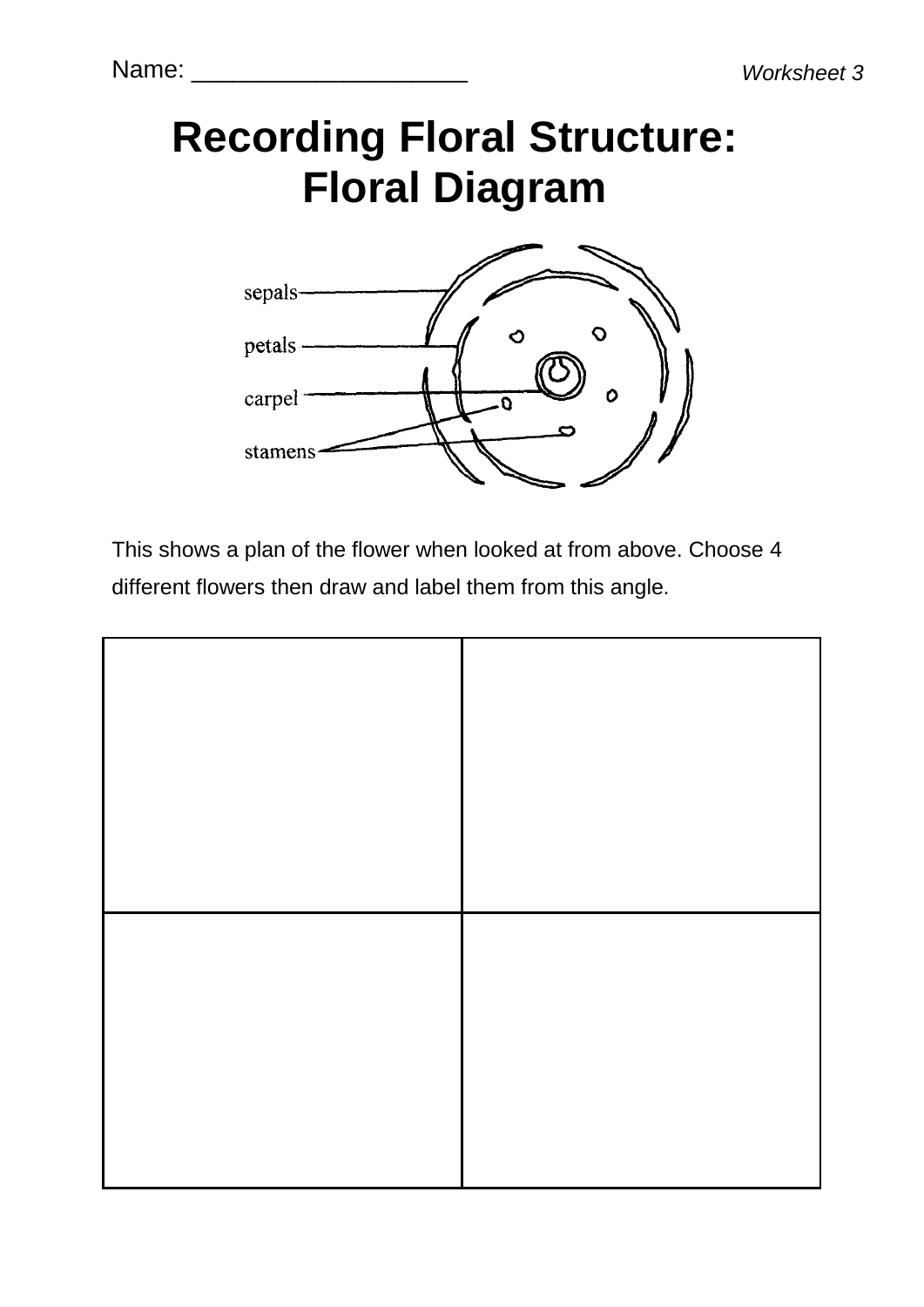# **Floral Formula**

By counting the number of sepals (S), petals (P), anthers (on the end of the stamens) (A) and carpels (C), you can make up a floral formula to compare flowers. For example: **S3 P6 A12 C1**.

| <b>Drawing</b>         | <b>Drawing</b>         |
|------------------------|------------------------|
|                        |                        |
|                        |                        |
|                        |                        |
| <b>Floral formula:</b> | <b>Floral formula:</b> |
| <b>Drawing</b>         | <b>Drawing</b>         |
|                        |                        |
|                        |                        |
|                        |                        |
|                        |                        |
| <b>Floral formula:</b> | <b>Floral formula:</b> |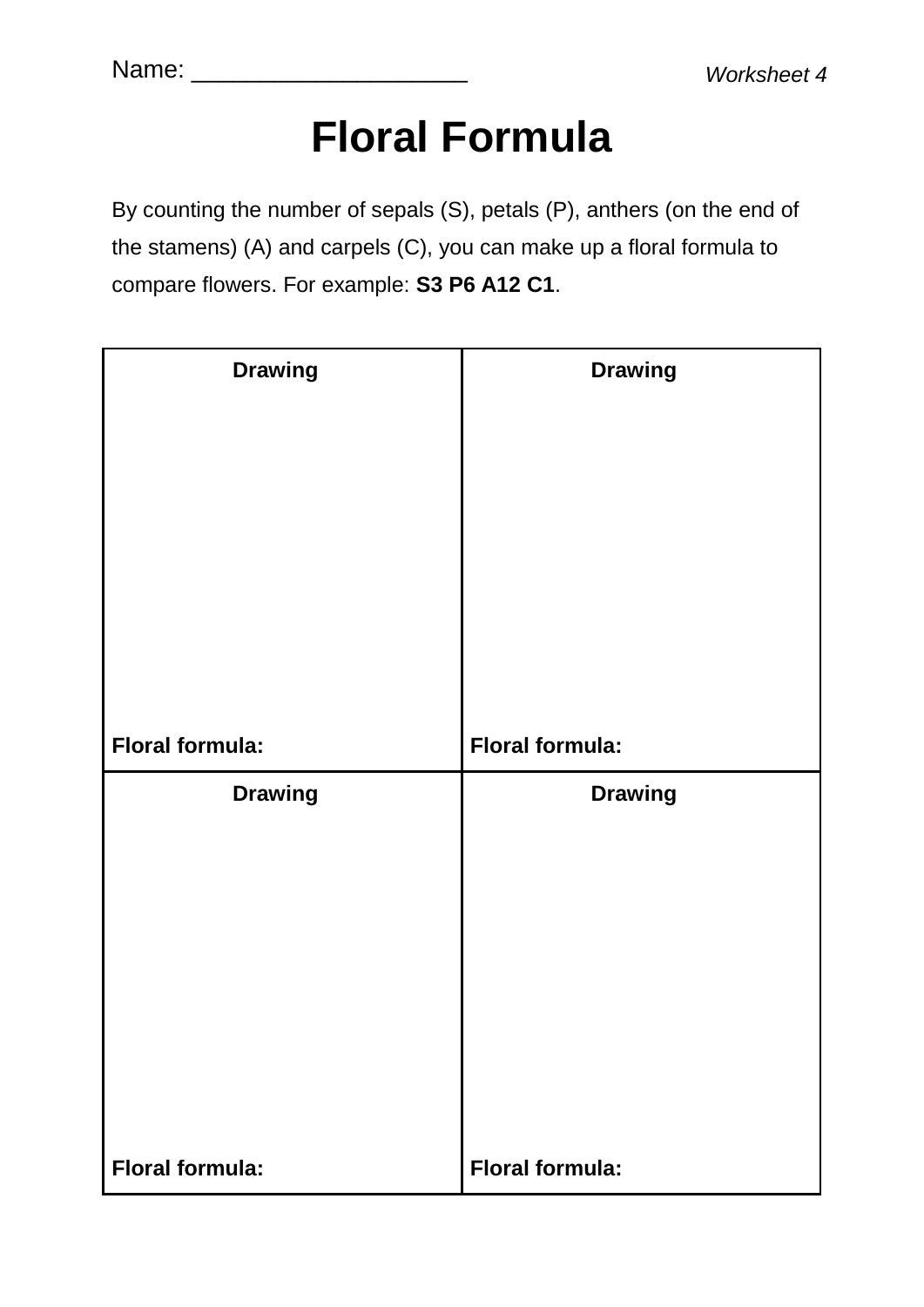# **Busy Bees**

### **Do bees prefer different colour flowers?**

- 1. Choose a comfortable place where you can observe bees visiting different colour flowers. Make sure that you are quiet and do not disturb the bees working.
- 2. Every time you see a bee, put a tick in the correct colour flower on the recording sheet (worksheet 5a).
- 3. Everyone must carry out this survey for the same length of time.
- 4. Count up the bees on each flower and use the totals to create a graph back at school.



Is there a link between the colour of the flower and the number of times it was visited?

Can you think of two reasons why bees visit flowers? (Hint: think about what they collect)

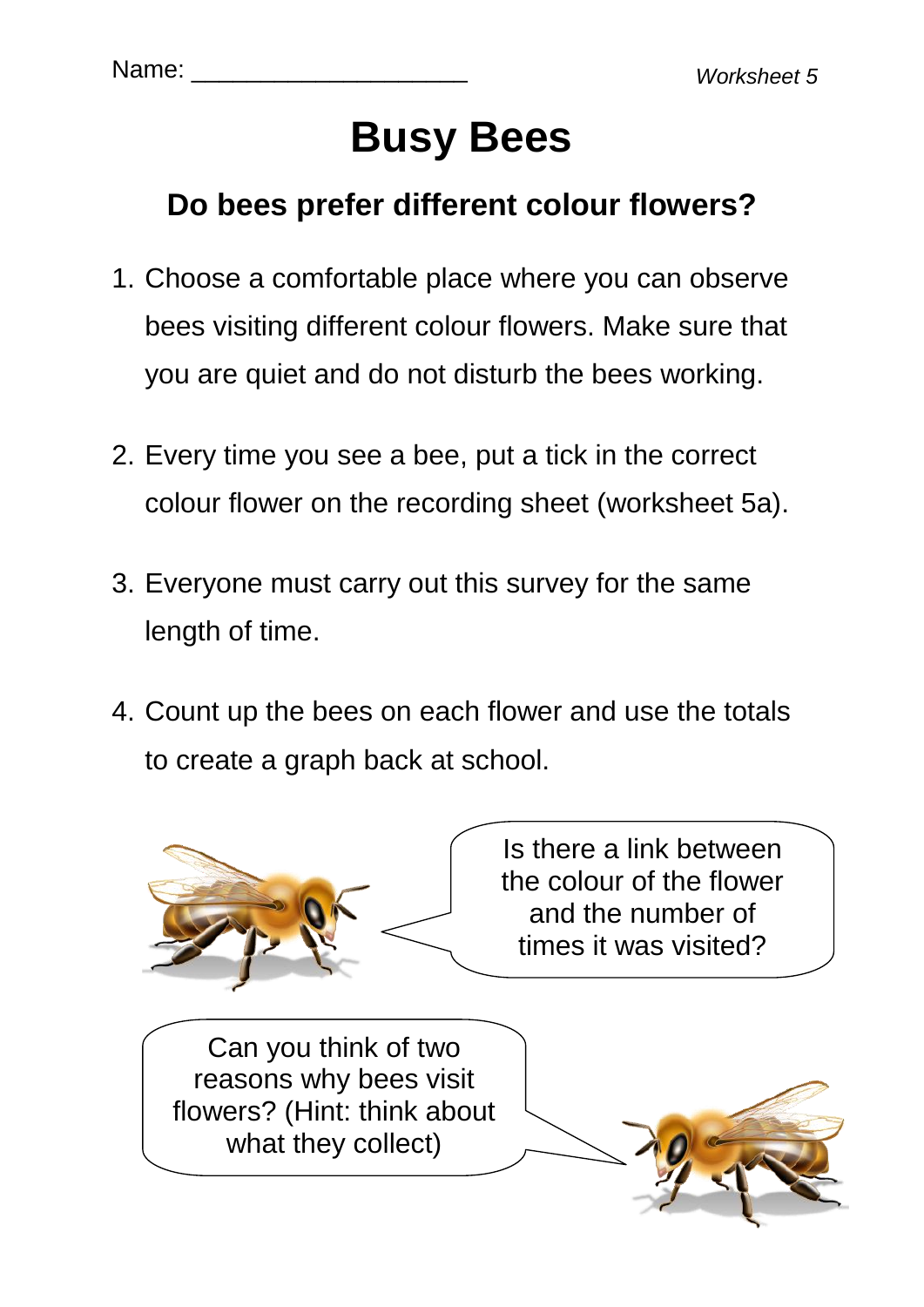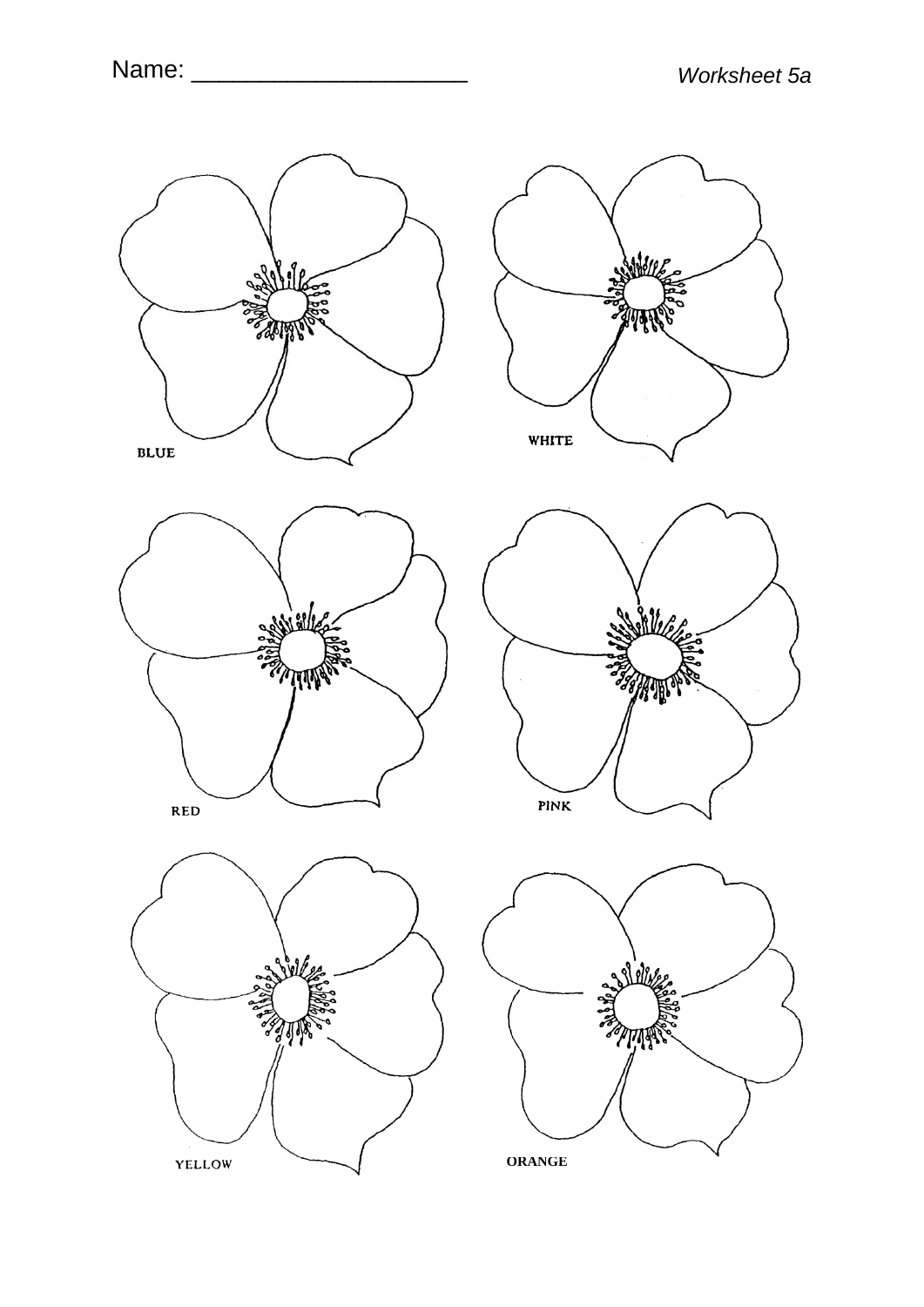## **Flower to Fruit**

Find 4 different fruits growing in the glasshouses or outside (the Mediterranean House and the Growing Schools Garden are good places to look). Examine each fruit carefully (using a hand lens if you have one) and draw detailed, labelled diagrams in the boxes.

- Remember that many fruits are enlarged flower ovaries that become thick and juicy to protect the seeds inside. Can you see where the sepals were when it was a flower?
- When they ripen, fruits are brightly coloured to encourage animals to eat them, which means that the seeds can then be dispersed. Can you use some interesting adjectives to describe the colours?